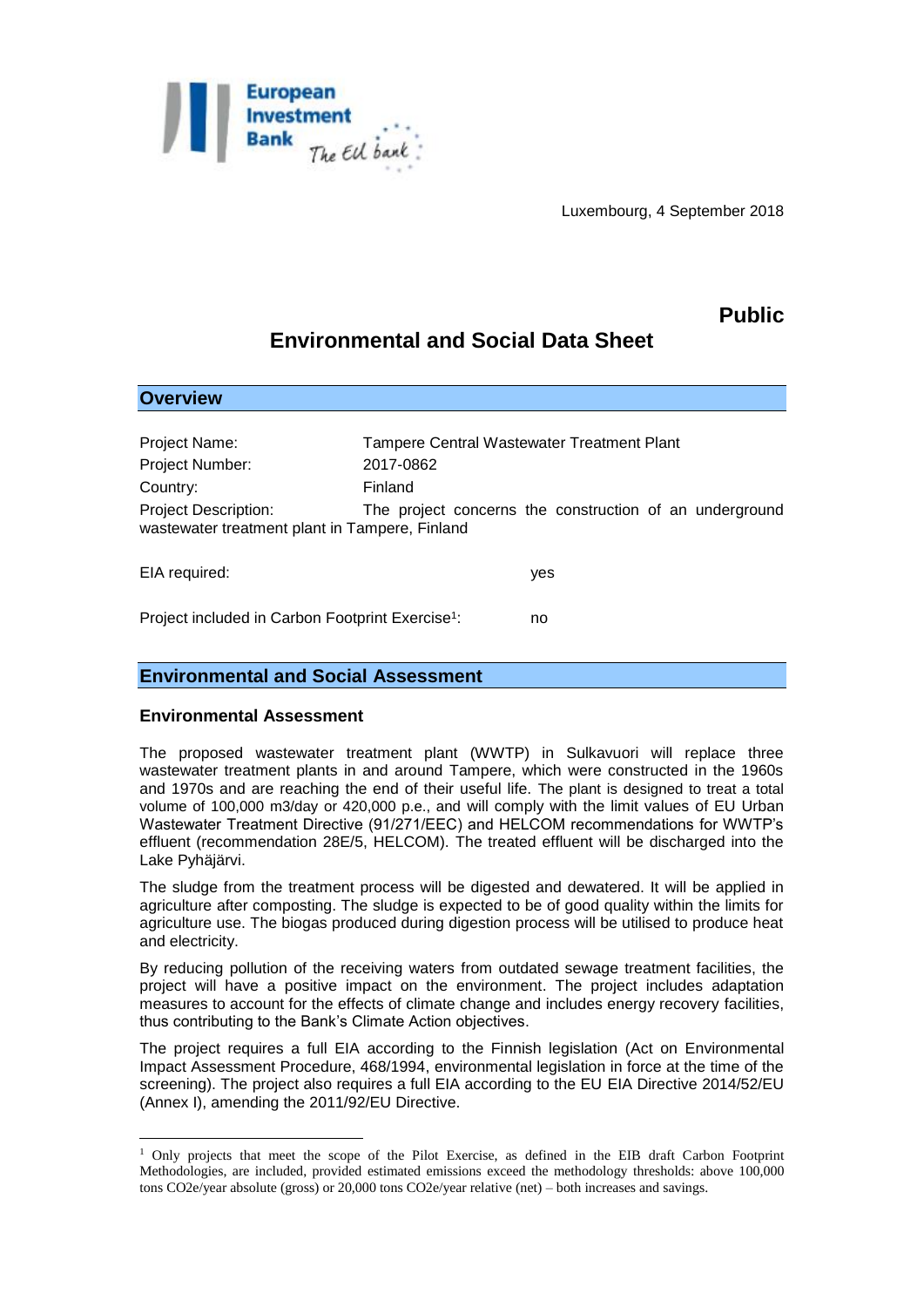

Luxembourg, 4 September 2018

The Promoter prepared the ESIA and it has already received the approval from the competent authority (Pirkanmaa ELY Centre-Centres for Economic Development Transport and the Environment) on May 29, 2013. The final ESIA report has been provided to the Bank. The project does not affect any Habitats.

The construction includes underground excavation for installation of the WWTP and tunnels for conveying the wastewater from the areas of the former WWTPs that will be decommissioned. There may be some negative impacts during the construction process, but most of these will remain temporary, and with careful implementation management will be reduced or resolved. The necessary measures for avoiding these impacts will be included in the Environmental Permit.

The Promoter is in the process of obtaining the Environmental Permits for the Project from the relevant authority (Regional State Administrative Agencies Western and Inland Finland – AVI).

#### **Social Assessment, where applicable**

By reducing pollution of the receiving waters by outdated sewage treatment facilities, the project will contribute to the improvement of living conditions of the inhabitants of the Tampere area.

The project will have an excellent contribution to the employment generation during the construction period.

Effective following of the Environmental Permit will be required to minimise negative social disturbances, inconveniences and impacts during the construction works.

#### **Public Consultation and Stakeholder Engagement**

The ESIA procedure was completed in 2013. It followed national regulations, including the public consultation (Act on Environmental Impact Assessment Procedure, 468/1994, section 8a).

#### **Other Environmental and Social Aspects**

N/A

### **Conclusions and Recommendations**

By reducing pollution of the receiving waters by outdated sewage treatment facilities, the project will have a positive impact on the environment and contribute to the improvement of living conditions of the inhabitants of the Tampere area.

Taking into consideration the undertakings below, the project is acceptable for EIB financing in environmental and social terms.

 The Promoter undertakes not to start the works until the environmental permit has been approved by the competent authority. The promoter shall submit to the Bank the Environmental Permit, as soon as it is approved.